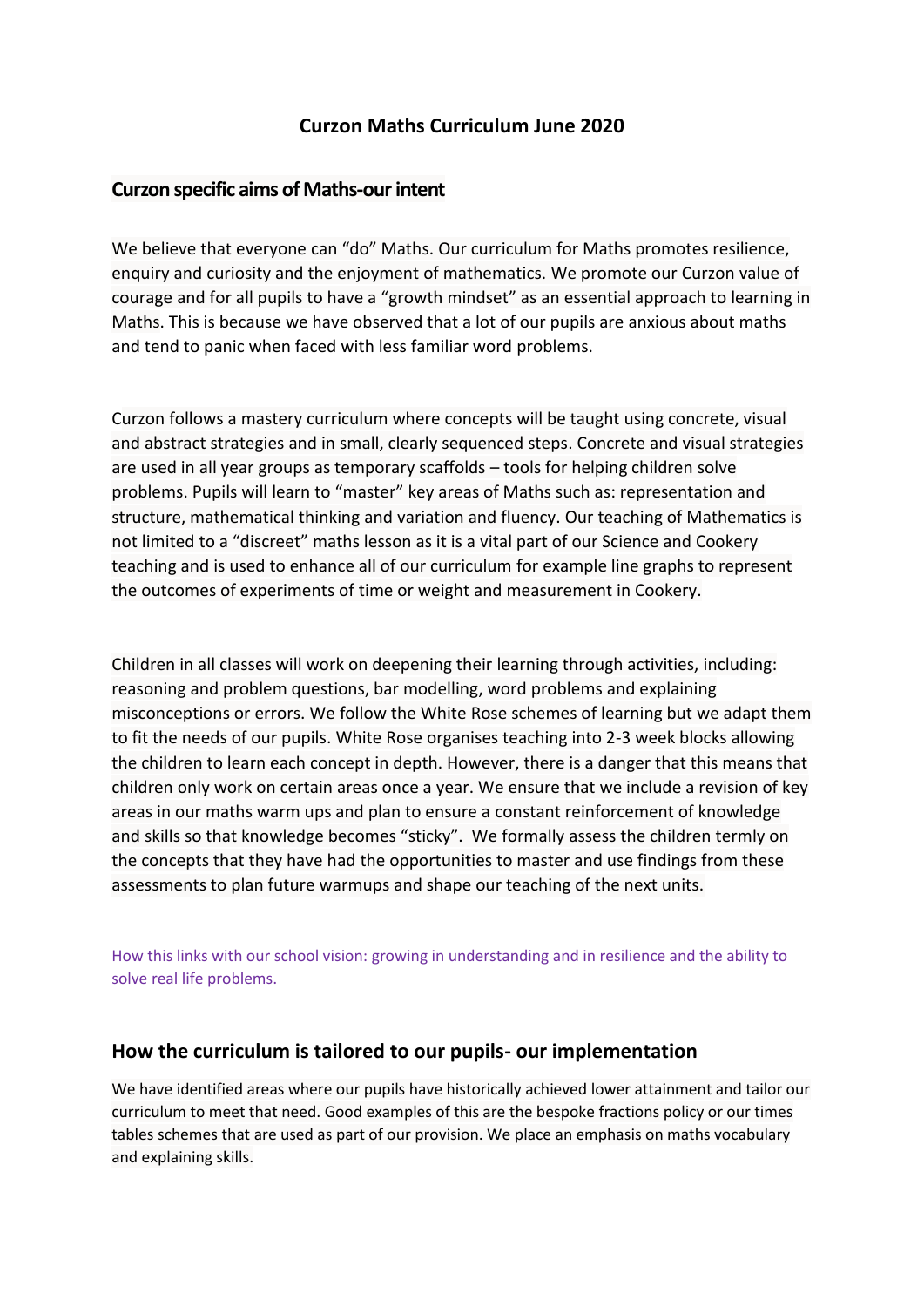We believe that a secure knowledge of the times tables is essential to be a mathematician, therefore all of the children from Key Stage 1 take part in a times tables scheme that helps them to have quick and accurate recall of the times tables. Once a week there is a dedicated times tables session and the children work through three levels for each times table and they are rewarded for their successes and effort.

#### Early Years and Foundation Stage:

The majority of pupils enter on 30-50 D (below national average). Extra time is spent during this phase to allow children to master essential skills such as one to one correspondence or recognition of shapes. At this stage a lot of Maths is taught through child initiated learning and the use of physical resources that help to stimulate interest and an early love of Maths.

#### Key Stage 1:

In Key Stage 1, children are taught the mental strategies required to begin to master the four operations of calculation. They begin to gain fluency and start to develop their reasoning skills. Pupils learn how numbers and operations have closely linked relationships and they explore inverse operations and number patterns.

#### Key Stage 2

By the end of Key Stage 2, children become confident mathematicians. They have secure mental and written methods of calculation and they can apply these in a range of different contexts. They can explain their reasons to a solution or explain misconceptions using appropriate vocabulary.

Below are the schemes of learning that we follow to ensure our curriculum covers the National Curriculum for Mathematics.

Further detail about progression in number methods and fractions is to be found in our fractions and calculations policies.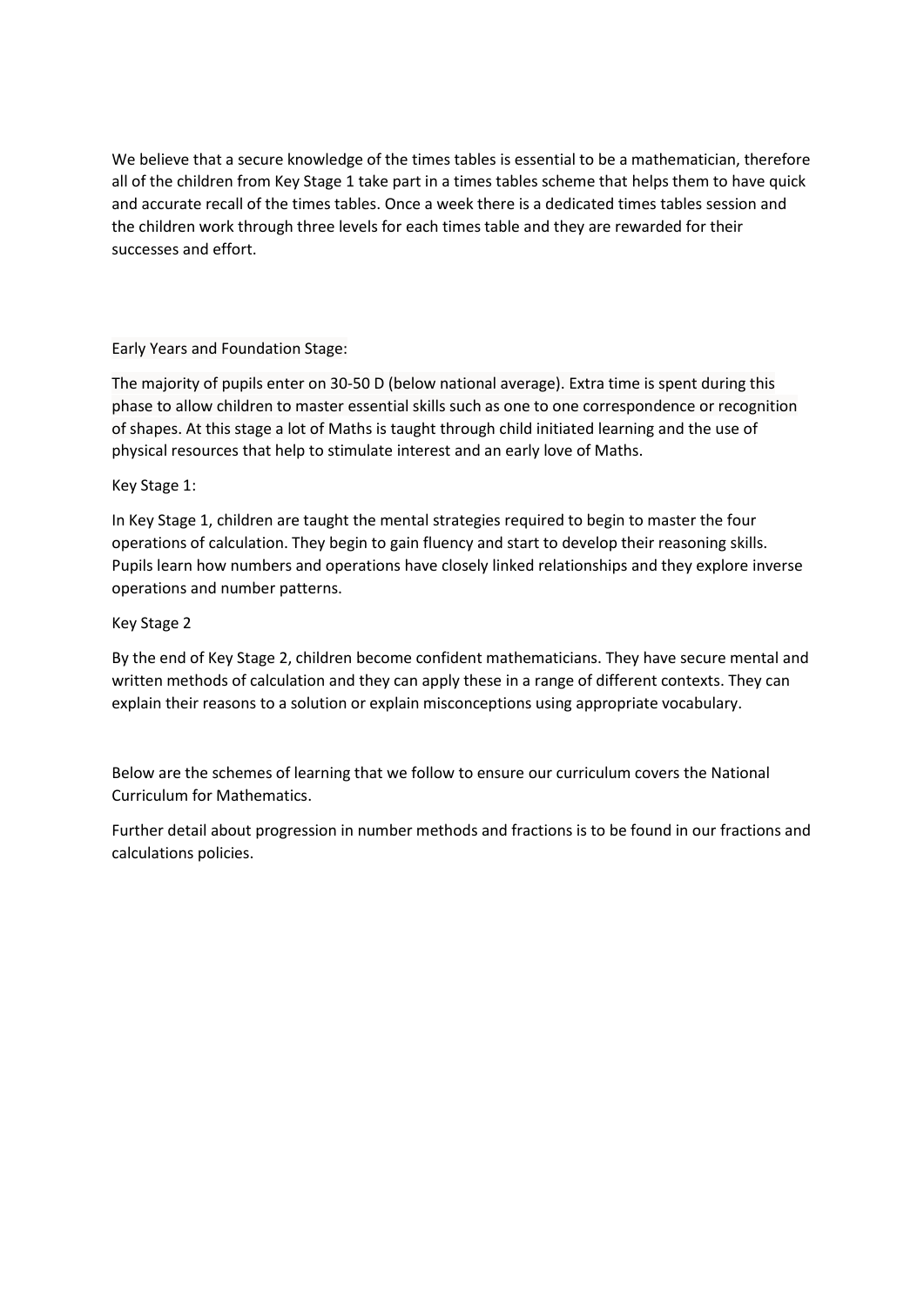# **Curzon Long Term Curriculum Planning for Maths**

### **Early Years Foundation Stage children learn to:**

- Count confidently up to 10
- Develop a deep understanding of the numbers to 10 and the relationships between them and the patterns within those numbers including even and odds and how quantities can be distributed evenly
- Subitise (recognise quantities without counting) up to 5
- Automatically recall number bonds to 5 (including subtraction facts) and some number bonds to 10, including double facts
- Verbally count beyond 20
- Compare quantities up to 10 in different contests (greater than, less than, same as)
- Develop spatial reasoning skills
- Develop positive have a go attitudes and interests in Maths without worrying about making mistakes
- Look for patterns and relationships
- Spot connections

|        | Week1            | Week 2                                                                              | Week 3 | Week 4        | Week 5           | Week 6 | Week 7                 | Week 8            | Week 9 | Week 10               | Week <sub>11</sub> | Week <sub>12</sub> |  |
|--------|------------------|-------------------------------------------------------------------------------------|--------|---------------|------------------|--------|------------------------|-------------------|--------|-----------------------|--------------------|--------------------|--|
| Autumn |                  | Getting to know you<br>(Take this time to play<br>and get to know the<br>children!) |        | Just like me! |                  |        | It's me 1, 2, 3!       |                   |        | <b>Light and Dark</b> |                    |                    |  |
| Spring |                  | Alive in 5!                                                                         |        |               | Growing 6, 7, 8  |        |                        | Building 9 and 10 |        | Consolidation         |                    |                    |  |
| Summer | To 20 and Beyond |                                                                                     |        |               | First, then, now |        | <b>Find My Pattern</b> |                   |        | On the Move           |                    |                    |  |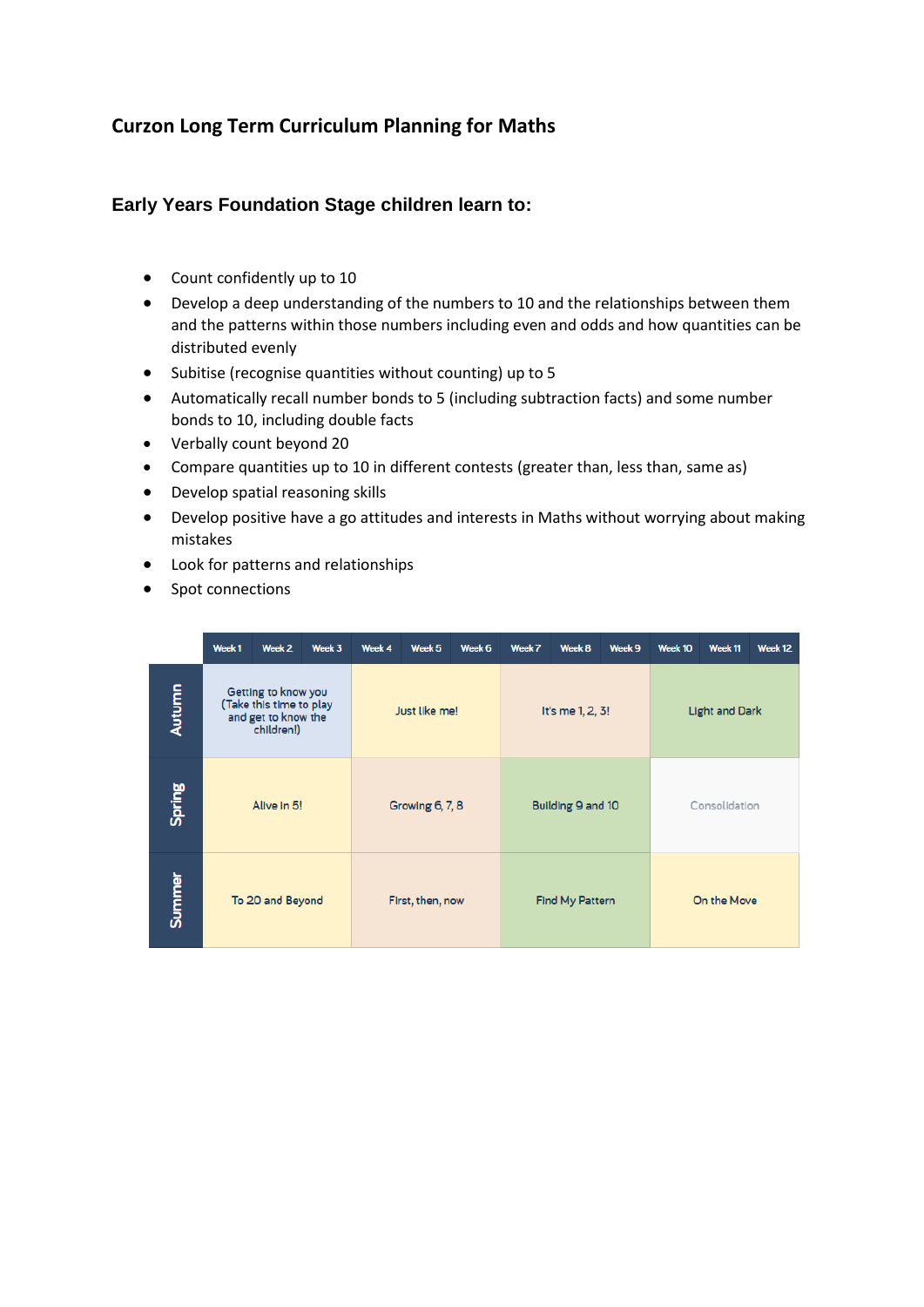### **In Year 1 the children will learn to:**

- Count within 100, forwards and backwards, starting with any number.
- Reason about the location of numbers to 20 within the linear number system, including comparing using  $\lt$   $>$  and  $=$
- Develop fluency in addition and subtraction facts within 10.
- Count forwards and backwards in multiples of 2, 5 and 10, up to 10 multiples, beginning with any multiple, and count forwards and backwards through the odd numbers.
- Compose numbers to 10 from 2 parts, and partition numbers to 10 into parts, including recognising odd and even numbers
- Read, write and interpret equations containing addition (), subtraction () and equals ( ) symbols, and relate additive expressions and equations to real-life contexts.
- Recognise common 2D and 3D shapes presented in different orientations, and know that rectangles, triangles, cuboids and pyramids are not always similar to one another.
- Compose 2D and 3D shapes from smaller shapes to match an example, including manipulating shapes to place them in particular orientations.

|        | Week <sub>1</sub>                                                            | Week <sub>2</sub>                | Week 3      | Week 4 | Week 5 | Week 6                                    | Week 7                                          | Week 8 | Week 9                               | Week 10                               | Week <sub>11</sub>                   | Week 12       |
|--------|------------------------------------------------------------------------------|----------------------------------|-------------|--------|--------|-------------------------------------------|-------------------------------------------------|--------|--------------------------------------|---------------------------------------|--------------------------------------|---------------|
| Autumn |                                                                              | <b>Number: Place Value</b>       | (within 10) |        |        |                                           | Number: Addition and Subtraction<br>(within 10) |        | Geometry:<br>Shape                   | Number: Place<br>Value (within<br>20) | Consolidation                        |               |
| Spring |                                                                              | Number: Addition and Subtraction | (within 20) |        |        | <b>Number: Place Value</b><br>(within 50) |                                                 |        | Measurement:<br>Length and<br>Height |                                       | Measurement:<br>Weight and<br>Volume | Consolidation |
| Summer | Number:<br><b>Number: Multiplication</b><br>and Division<br><b>Fractions</b> |                                  |             |        |        | Geometry:<br>Position and<br>Direction    | Number: Place<br>Value<br>(within 100)          |        | Measurement:<br>Money                |                                       | Measurement:<br>Time                 | Consolidation |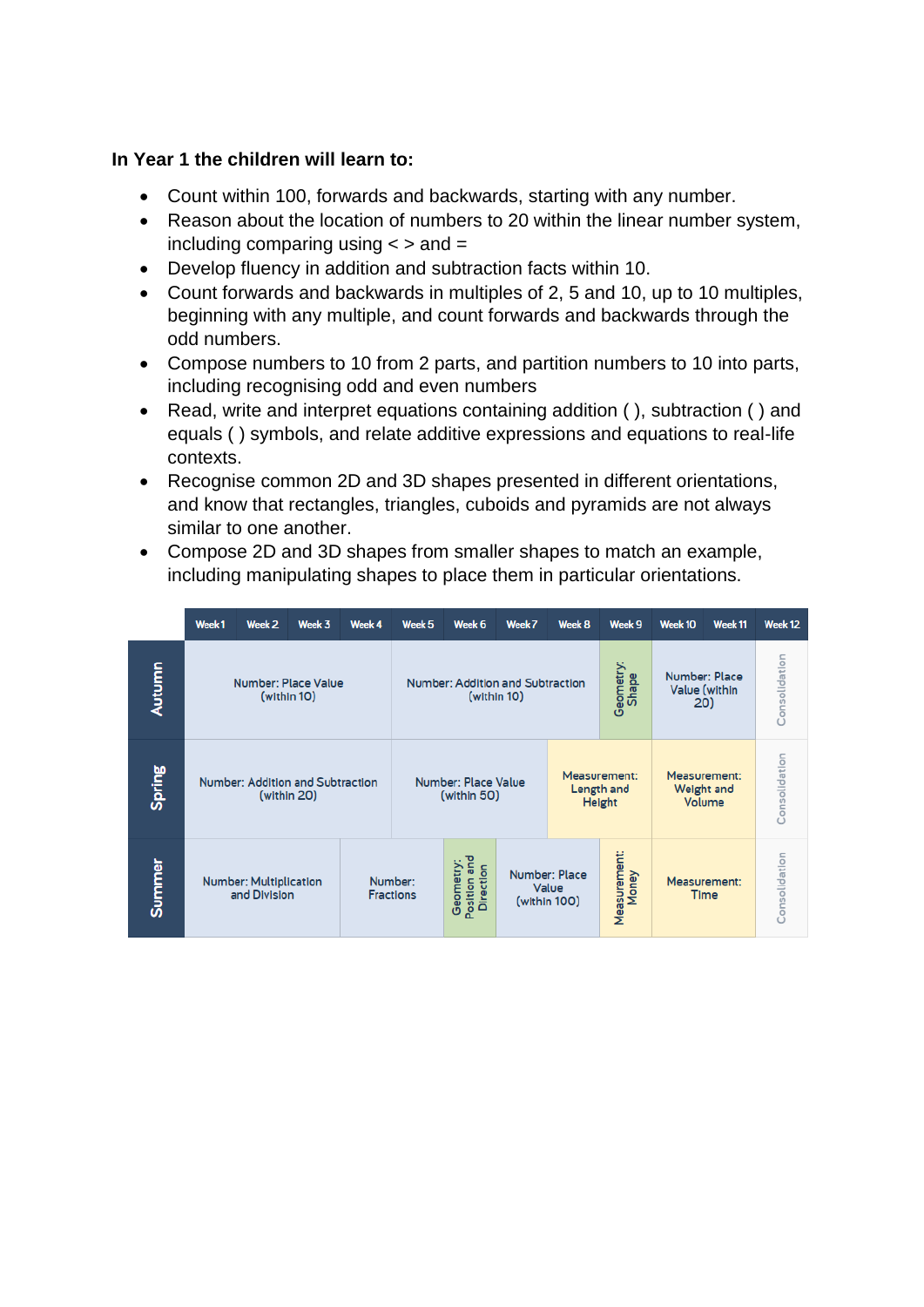### **In Year 2 children will learn to:**

- Recognise the place value of each digit in two-digit numbers, and compose and decompose two-digit numbers using standard and nonstandard partitioning.
- Reason about the location of any two digit number in the linear number system, including identifying the previous and next multiple of 10.
- Secure fluency in addition and subtraction facts within 10, through continued practice.
- Add and subtract across 10.
- Recognise the subtraction structure of 'difference' and answer questions of the form, "How many more…?".
- Add and subtract within 100 by applying related one-digit addition and subtraction facts: add and subtract only ones or only tens to/from a two digit number.
- Add and subtract within 100 by applying related one-digit addition and subtraction facts: add and subtract any 2 two digit numbers.
- Recognise repeated addition contexts, representing them with multiplication equations and calculating the product, within the 2, 5 and 10 multiplication tables.
- Relate grouping problems where the number of groups is unknown to multiplication equations with a missing factor, and to division equations (quotitive division).
- Use precise language to describe the properties of 2D and 3D shapes, and compare shapes by reasoning about similarities and differences in properties.

|        | Week <sub>1</sub> | Week <sub>2</sub>                          | Week 3 | Week 4            | Week <sub>5</sub>                              | Week 6 | Week 7                           | Week 8                | Week 9                                                          | Week 10                                   | Week <sub>11</sub> | Week <sub>12</sub> |
|--------|-------------------|--------------------------------------------|--------|-------------------|------------------------------------------------|--------|----------------------------------|-----------------------|-----------------------------------------------------------------|-------------------------------------------|--------------------|--------------------|
| Autumn |                   | Number: Place Value                        |        |                   |                                                |        | Number: Addition and Subtraction | Measurement:<br>Money |                                                                 | Number:<br>Multiplication<br>and Division |                    |                    |
| Spring |                   | Number:<br>Multiplication<br>and Division  |        | <b>Statistics</b> | Geometry: Properties of<br><b>Shape</b>        |        |                                  |                       | <b>Number: Fractions</b>                                        | Measurement:<br>Length and<br>Height      | Consolidation      |                    |
| Summer |                   | Geometry: Position and<br><b>Direction</b> |        |                   | Problem<br>solving and<br>efficient<br>methods |        | Measurement:<br><b>Time</b>      |                       | <b>Measurement: Mass,</b><br>Capacity and<br><b>Temperature</b> |                                           | Investigations     |                    |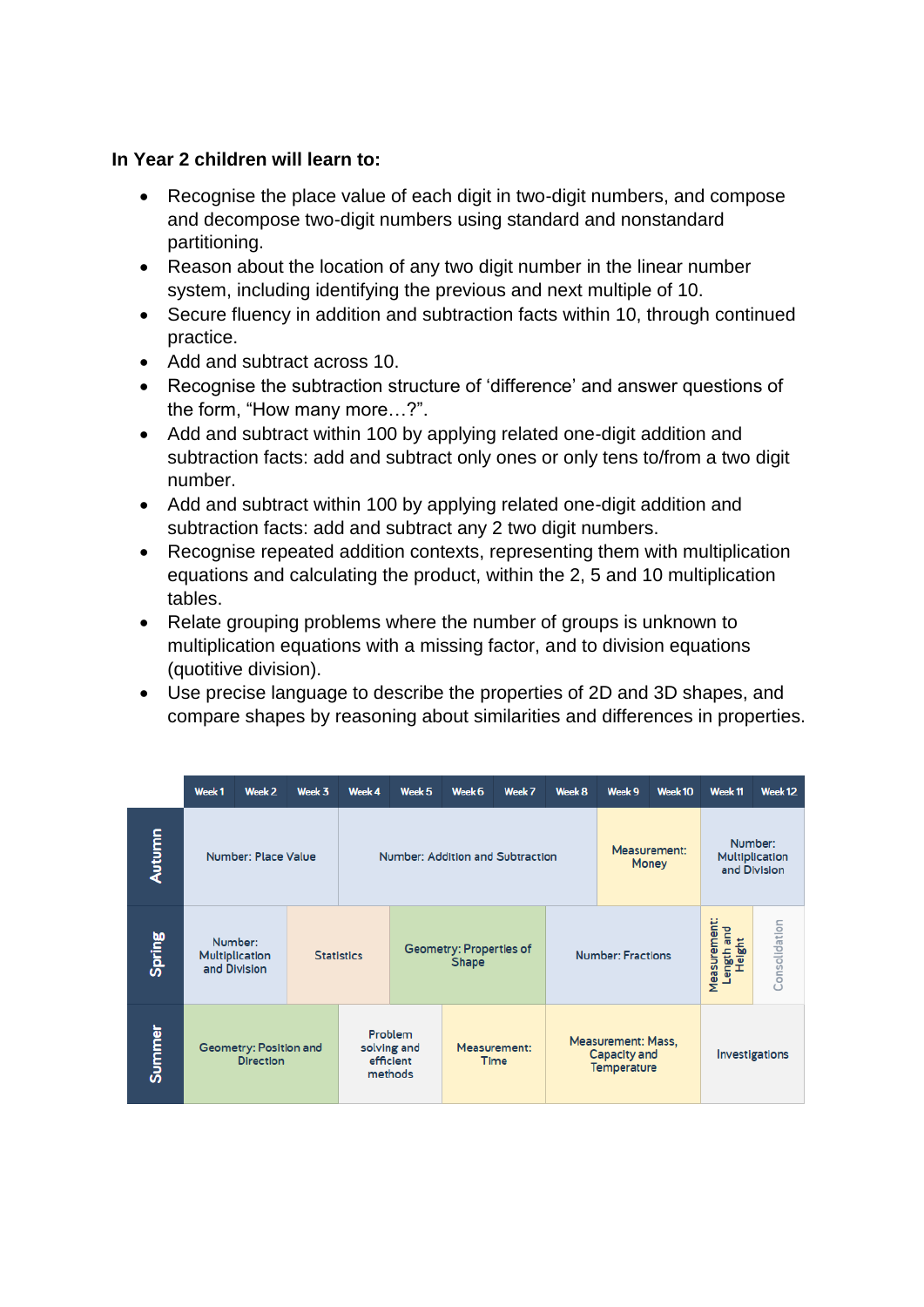### **In Year 3 children will learn to:**

- Know that 10 tens are equivalent to 1 hundred, and that 100 is 10 times the size of 10; apply this to identify and work out how many 10s there are in other three digit multiples of 10.
- Recognise the place value of each digit in three-digit numbers, and compose and decompose three-digit numbers using standard and non-standard partitioning.
- Recall multiplication facts, and corresponding division facts, in the 10, 5, 2, 4 and 8 multiplication tables, and recognise products in these multiplication tables as multiples of the corresponding number.
- Apply place-value knowledge to known additive and multiplicative number facts (scaling facts by 10).
- Calculate complements to 100.
- Add and subtract up to three-digit numbers using columnar methods, **particularly the expanded column method.**
- Manipulate the additive relationship: Understand the inverse relationship between addition and subtraction, and how both relate to the part–part–whole structure. Understand and use the commutative property of addition, and understand the related property for subtraction.
- Apply known multiplication and division facts to solve contextual problems with different structures, including quotitive and partitive division.
- Interpret and write proper fractions to represent 1 or several parts of a whole that is divided into equal parts.
- Add and subtract fractions with the same denominator, within 1.
- Recognise right angles as a property of shape or a description of a turn, and identify right angles in 2D shapes presented in different orientations.
- Draw polygons by joining marked points, and identify parallel and perpendicular sides.

|        | Week <sub>1</sub>                             | Week 2                     | Week 3 | Week 4                           | Week 5                   | Week 6            | Week 7                                      | Week 8                                     | Week 9 | Week 10                                       | Week <sub>11</sub> | Week <sub>12</sub> |  |
|--------|-----------------------------------------------|----------------------------|--------|----------------------------------|--------------------------|-------------------|---------------------------------------------|--------------------------------------------|--------|-----------------------------------------------|--------------------|--------------------|--|
| Autumn |                                               | <b>Number: Place Value</b> |        | Number: Addition and Subtraction |                          |                   |                                             |                                            |        | <b>Number: Multiplication</b><br>and Division |                    |                    |  |
| Spring | <b>Number: Multiplication</b><br>and Division |                            |        | Measurement:<br>Money            |                          | <b>Statistics</b> | <b>Measurement: Length</b><br>and Perimeter |                                            |        | Number:<br><b>Fractions</b>                   |                    |                    |  |
| Summer |                                               | <b>Number: Fractions</b>   |        |                                  | <b>Measurement: Time</b> |                   |                                             | Geometry:<br>Properties of<br><b>Shape</b> |        | <b>Measurement: Mass and</b><br>Capacity      |                    | Consolidation      |  |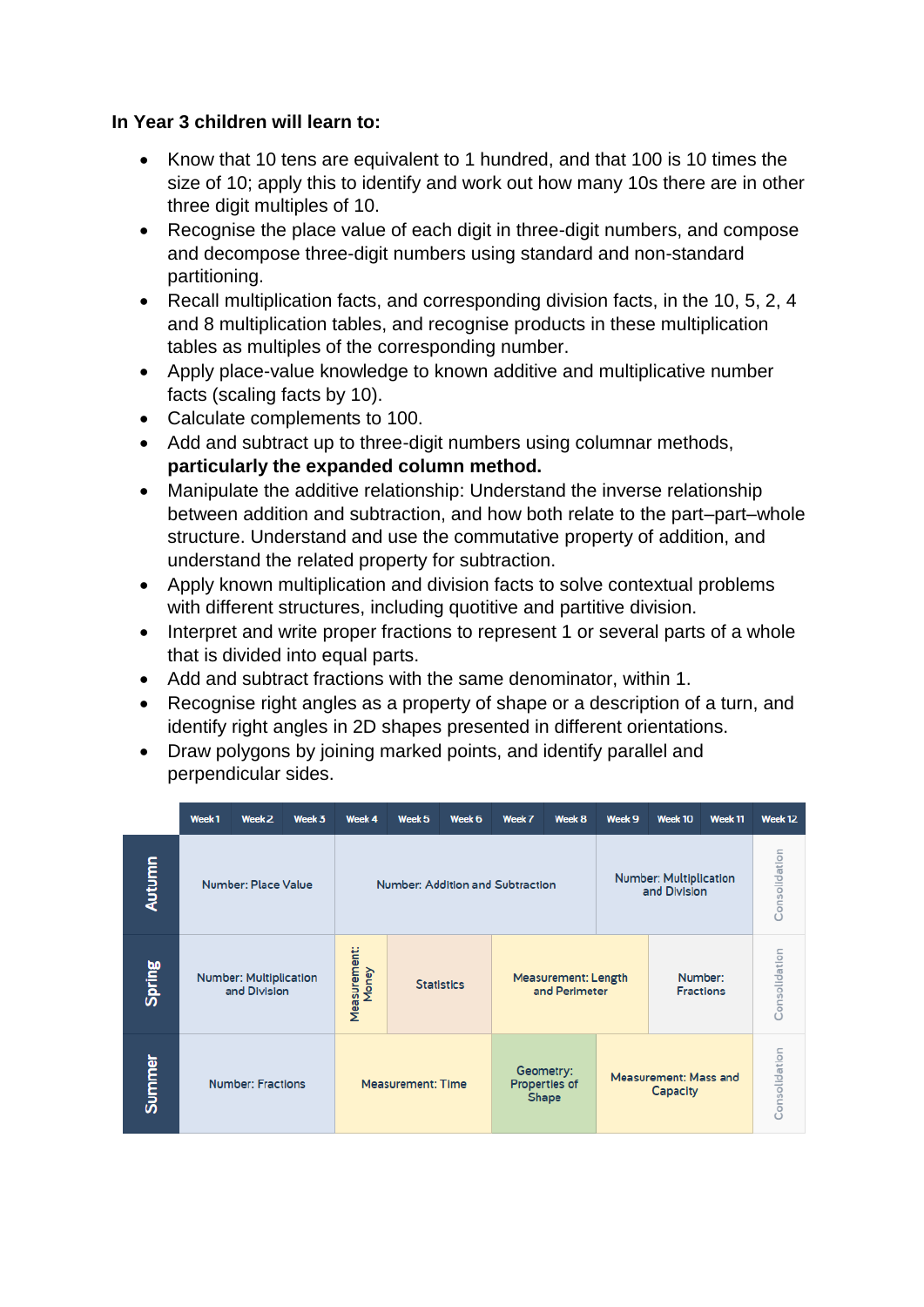### **In Year 4 the children will learn to:**

- Multiply and divide whole numbers by 10 and 100 (keeping to whole number quotients); understand this as equivalent to making a number 10 or 100 times the size.
- Manipulate multiplication and division equations, and understand and apply the commutative property of multiplication.
- Understand and apply the distributive property of multiplication.
- Reason about the location of mixed numbers in the linear number system.
- Convert mixed numbers to improper fractions and vice versa.
- Add and subtract improper and mixed fractions with the same denominator, including bridging whole numbers.
- Draw polygons, specified by coordinates in the first quadrant, and translate within the first quadrant.
- Identify regular polygons, including equilateral triangles and squares, as those in which the side-lengths are equal and the angles are equal. Find the perimeter of regular and irregular polygons.
- Identify line symmetry in 2D shapes presented in different orientations. Reflect shapes in a line of symmetry and complete a symmetric figure or pattern with respect to a specified line of symmetry.

|        | Week <sub>1</sub> | Week <sub>2</sub>                             | Week 3 | Week 4                      | Week <sub>5</sub>                                                              | Week 6                   | Week 7            | Week 8 | Week 9                                        | Week 10                 | Week <sub>11</sub>                            | Week 12       |
|--------|-------------------|-----------------------------------------------|--------|-----------------------------|--------------------------------------------------------------------------------|--------------------------|-------------------|--------|-----------------------------------------------|-------------------------|-----------------------------------------------|---------------|
| Autumn |                   | <b>Number: Place Value</b>                    |        |                             | Measurement:<br>Length and<br>Perimeter<br>Number: Addition and<br>Subtraction |                          |                   |        | <b>Number: Multiplication</b><br>and Division | Consolidation           |                                               |               |
| Spring |                   | <b>Number: Multiplication</b><br>and Division |        | Measurement:<br><b>Area</b> |                                                                                | <b>Number: Fractions</b> |                   |        |                                               | <b>Number: Decimals</b> |                                               |               |
| Summer |                   | Number:<br><b>Decimals</b>                    |        | Measurement:<br>Money       | Measurement:<br>Time                                                           |                          | <b>Statistics</b> |        | Geometry: Properties of<br><b>Shape</b>       |                         | Position and<br>Geometry:<br><b>Direction</b> | Consolidation |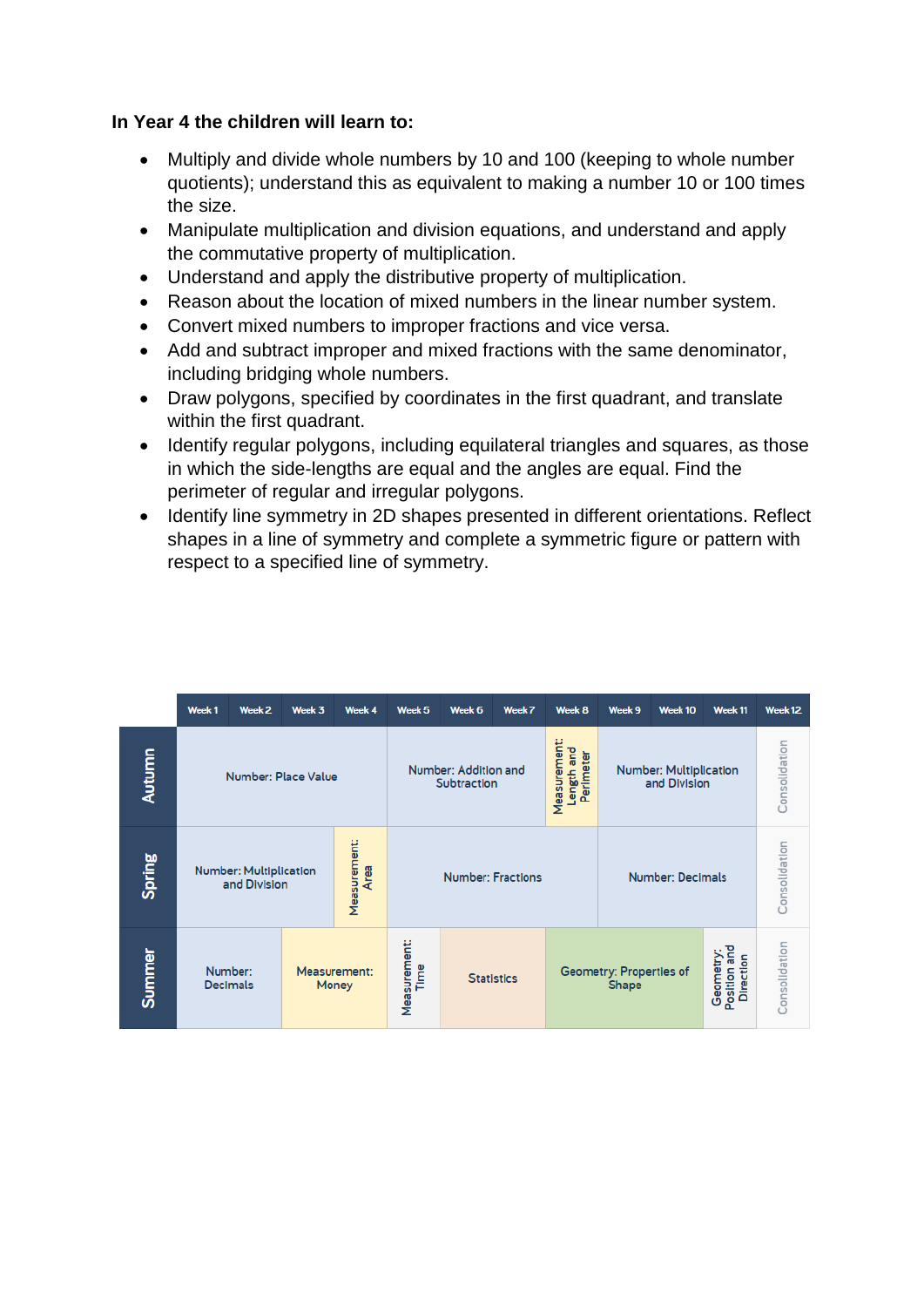### **In Year 5 children will learn to:**

- Multiply and divide numbers by 10 and 100; understand this as equivalent to making a number 10 or 100 times the size, or 1 tenth or 1 hundredth times the size.
- Find factors and multiples of positive whole numbers, including common factors and common multiples, and express a given number as a product of 2 or 3 factors.
- Multiply any whole number with up to 4 digits by any one-digit number using a formal written method.
- Divide a number with up to 4 digits by a one-digit number using a formal written method, and interpret remainders appropriately for the context.
- Find non-unit fractions of quantities.
- Find equivalent fractions and understand that they have the same value and the same position in the linear number system.
- Recall decimal fraction equivalents for  $\frac{1}{2}$ ,  $\frac{1}{3}$ , 1/5 and 1/10, and for multiples of these proper fractions.
- Compare angles, estimate and measure angles in degrees (°) and draw angles of a given size.
- Compare areas and calculate the area of rectangles (including squares) using standard units.

|        | Week <sub>1</sub> | Week <sub>2</sub>                                                                                                          | Week 3                  | Week 4 | Week <sub>5</sub>                             | Week 6                                  | Week 7            | Week 8                                 | Week 9                                     | Week 10                               | Week <sub>11</sub>     | Week <sub>12</sub> |
|--------|-------------------|----------------------------------------------------------------------------------------------------------------------------|-------------------------|--------|-----------------------------------------------|-----------------------------------------|-------------------|----------------------------------------|--------------------------------------------|---------------------------------------|------------------------|--------------------|
| Autumn |                   | Number: Place Value                                                                                                        |                         |        | Number:<br><b>Addition and</b><br>Subtraction |                                         | <b>Statistics</b> |                                        | Number:<br>Multiplication<br>and Division  | Measurement:<br>Perimeter and<br>Area |                        | Consolidation      |
| Spring |                   | Number:<br><b>Number: Multiplication</b><br><b>Number: Fractions</b><br><b>Decimals and</b><br>and Division<br>Percentages |                         |        |                                               |                                         |                   |                                        |                                            | Consolidation                         |                        |                    |
| Summer |                   |                                                                                                                            | <b>Number: Decimals</b> |        |                                               | Geometry: Properties of<br><b>Shape</b> |                   | Position and<br>Direction<br>Geometry: | Measurement:<br>Converting<br><b>Units</b> |                                       | Measurement:<br>Volume | Consolidation      |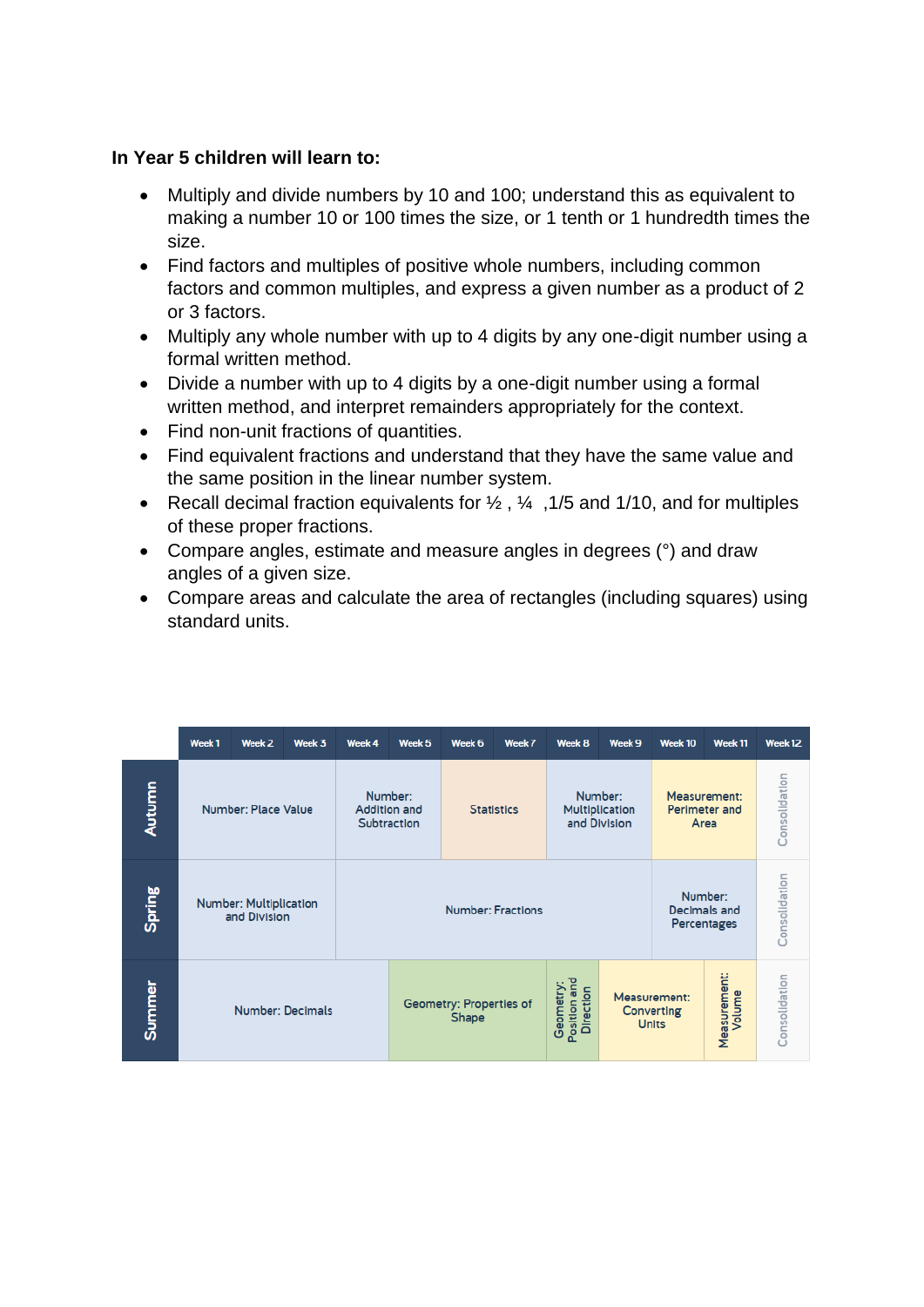#### **In Year 6 children will learn to:**

- Understand the relationship between powers of 10 from 1 hundredth to 10 million, and use this to make a given number 10, 100, 1,000, 1 tenth, 1 hundredth or 1 thousandth times the size (multiply and divide by 10, 100 and 1,000)
- Recognise the place value of each digit in numbers up to 10 million, including decimal fractions, and compose and decompose numbers up to 10 million using standard and nonstandard partitioning.
- Reason about the location of any number up to 10 million, including decimal fractions, in the linear number system, and round numbers, as appropriate, including in contexts.
- Divide powers of 10, from 1 hundredth to 10 million, into 2, 4, 5 and 10 equal parts, and read scales/number lines with labelled intervals divided into 2, 4, 5 and 10 equal parts.
- Understand that 2 numbers can be related additively or multiplicatively, and quantify additive and multiplicative relationships (multiplicative relationships restricted to multiplication by a whole number)
- Use a given additive or multiplicative calculation to derive or complete a related calculation, using arithmetic properties, inverse relationships, and place-value understanding.
- Solve problems involving ratio relationships.
- Solve problems with 2 unknowns.
- Recognise when fractions can be simplified, and use common factors to simplify fractions.
- Express fractions in a common denomination and use this to compare fractions that are similar in value.
- Compare fractions with different denominators, including fractions greater than 1, using reasoning, and choose between reasoning and common denomination as a comparison strategy

|               | Week <sub>1</sub>                                                                                     | Week <sub>2</sub> | Week 3 | Week 4                                           | Week <sub>5</sub> | Week 6 | Week 7                   | Week 8                                           | Week 9        | Week 10       | Week <sub>11</sub> | Week <sub>12</sub> |
|---------------|-------------------------------------------------------------------------------------------------------|-------------------|--------|--------------------------------------------------|-------------------|--------|--------------------------|--------------------------------------------------|---------------|---------------|--------------------|--------------------|
| <b>Autumn</b> | <b>Number: Place</b><br>Number: Addition, Subtraction,<br>Value<br><b>Multiplication and Division</b> |                   |        |                                                  |                   |        | <b>Number: Fractions</b> | Position and<br>Geometry:<br><b>Direction</b>    | Consolidation |               |                    |                    |
| Spring        | Number:<br>Number:<br><b>Decimals</b><br>Percentages                                                  |                   |        | Measurement:<br>Converting<br>Number:<br>Algebra |                   |        |                          | Measurement:<br>Perimeter,<br>Area and<br>Volume |               | Number: Ratio | Consolidation      |                    |
| <b>Summer</b> | Geometry:<br>Properties of<br><b>Problem Solving</b><br>Shape                                         |                   |        |                                                  | <b>Statistics</b> |        |                          | Investigations                                   |               | Consolidation |                    |                    |